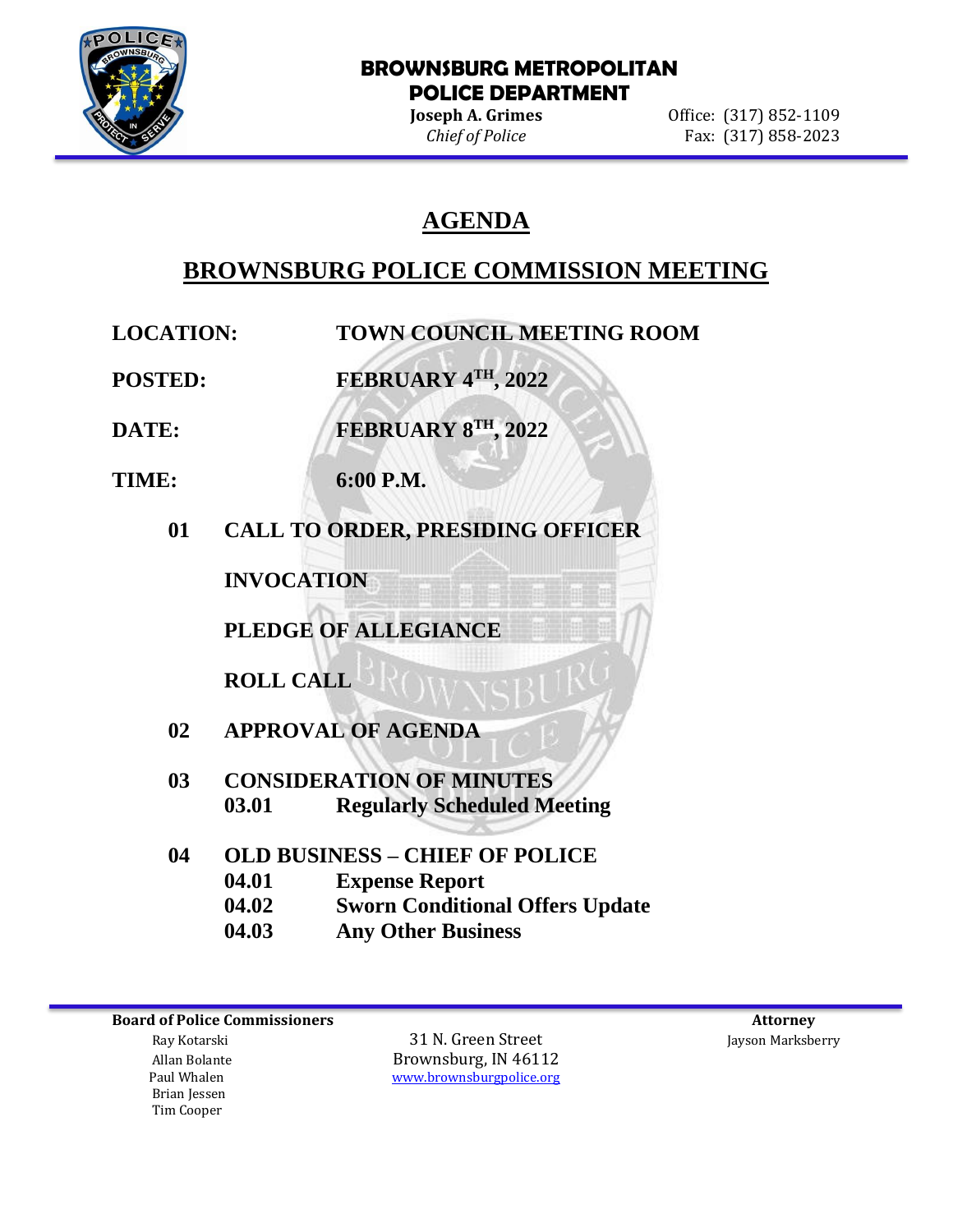

l

#### **BROWNSBURG METROPOLITAN POLICE DEPARTMENT**

**Joseph A. Grimes Office:** (317) 852-1109 *Chief of Police* Fax: (317) 858-2023

## **05 OLD BUSINESS – COMMISSION**

**05.01 Any Other Business** 

## **06 NEW BUSINESS – CHIEF OF POLICE**

- **06.01 RX Drop Box and Tox-Away Days**
- **06.02 K9 Program Grants**
- **06.03 Body Camera Grant**
- **06.04 2021 Use of Force Analysis (Major Watts)**
- **06.05 2021 Pursuit Analysis (Major Fultz)**
- **06.06 2021 Stats on LODD**
- **06.07 Any Other Business**

## **07 NEW BUSINESS – COMMISSION**

- **07.01 Community Relations and Crime Prevention 01.05.01**
- **07.02 Mentally Ill Persons 06.09.01**
- **07.03 Employee and Confidential Records 02.04.01**
- **07.04 Any Other Business**

#### **08 REPORTS**

| 08.01 | <b>2021 Annual Report</b>                   |
|-------|---------------------------------------------|
| 08.02 | <b>Support Services Report</b>              |
| 08.03 | <b>Operations Report</b>                    |
| 08.04 | <b>Department and Officer Monthly Stats</b> |

- 
- **08.05 Donations Report**

## **09 MISCELLANEOUS CORRESPONDENCE**

- **09.01 Thank You Letter**
- **09.02 Thank You Card**

**Board of Police Commissioners Attorney Attorney Attorney Attorney Attorney Attorney Attorney Attorney Attorney** 

 Brian Jessen Tim Cooper

 Ray Kotarski 31 N. Green Street Jayson Marksberry Allan Bolante **Brownsburg, IN 46112**<br>Paul Whalen **Brownsburg With The Contract With The With The Contract Organization** [www.brownsburgpolice.org](http://www.brownsburgpolice.org/)